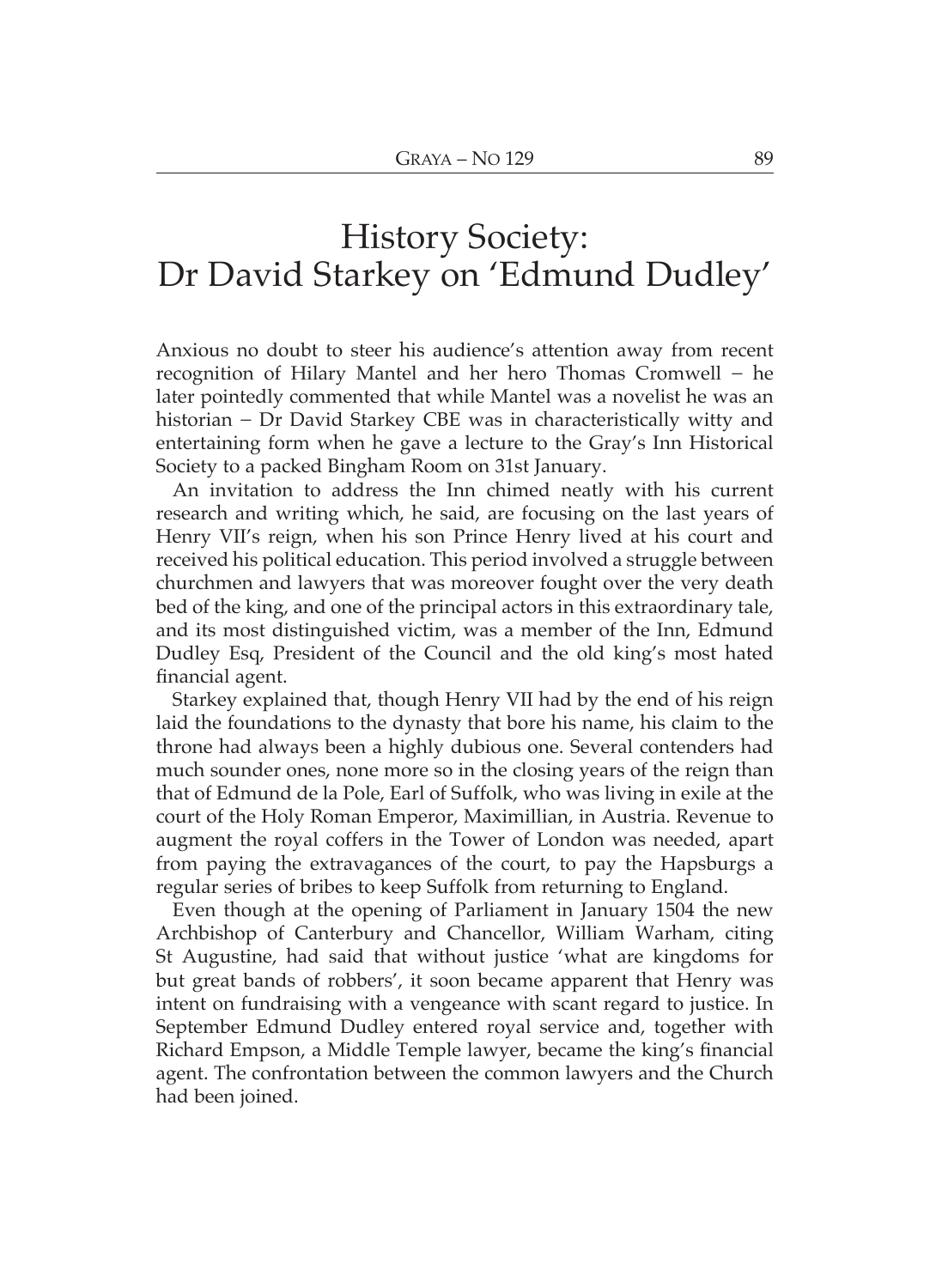Dudley with his encyclopaedic knowledge of the royal prerogative became from 1504 until 1509 Henry's 'extortioner in chief' enforcing what Starkey described as 'unrestrained savage depredations in a reign of fiscal terror', with a brief to seek out all potential revenue due under the royal prerogative and to take every opportunity to apply the law to the king's advantage by rooting out each and every legal infraction. Dudley, said Starkey, was Thomas Cromwell's role model and direct predecessor.

Dudley set to work with a will enforcing bonds and fines often long forgotten and described by Starkey as 'pure money grabbing'. Inevitably much of the burden of payment fell on the Church and the monasteries. While in the early years of the reign the Exchequer was 'staggeringly incompetent', Dudley managed to turn round the king's financial fortunes by switching to a system of cash based finance. To show how successful he was ordinary revenue at the time was  $\text{\pounds}100,000$  per annum but Dudley increased it by a yearly £50,000 each year between 1504 and 1507, mainly in silver coinage in the Tower. 'There was a great deal of money to be got and the king got a great deal of money.'

So why and how did Dudley fall? Although he and Empson had made themselves hugely unpopular by their zeal on the king's behalf, Starkey suggested that to understand Henry VII one needed to understand that, while he was deeply avaricious, he also believed in Hell, that bad deeds had consequences. He was in many ways the personification of Jekyll and Hyde. Within a short space of time both his elder son, Arthur, and his wife, Elizabeth, had died, and in these later years of his reign important influences in his life were his 'father confessors', one of whom was John Burnell, a Franciscan friar. Franciscans believed financial wealth was a sin and Henry was persuaded his family misfortunes were a visitation from God and he sent to Rome for papal dispensation for his reprehensible financial gains, at the same time asking for dispensation for Prince Henry to marry Arthur's widow, Catherine of Aragon.

Another powerful influence was his own mother, Lady Margaret of Beaufort, whose own confessor was Bishop John Fisher who together with the clergy detested the king's common lawyers' aggression against the privileges and liberties of the Church. By early 1509 Henry was dying, probably of throat cancer, and his ecclesiastical circle closed in on him and was determined on an 'ecclesiastical coup' against the lawyers. Dudley and Fisher personified the conflict between the legal establishment and the Church that was, of course, to develop further in